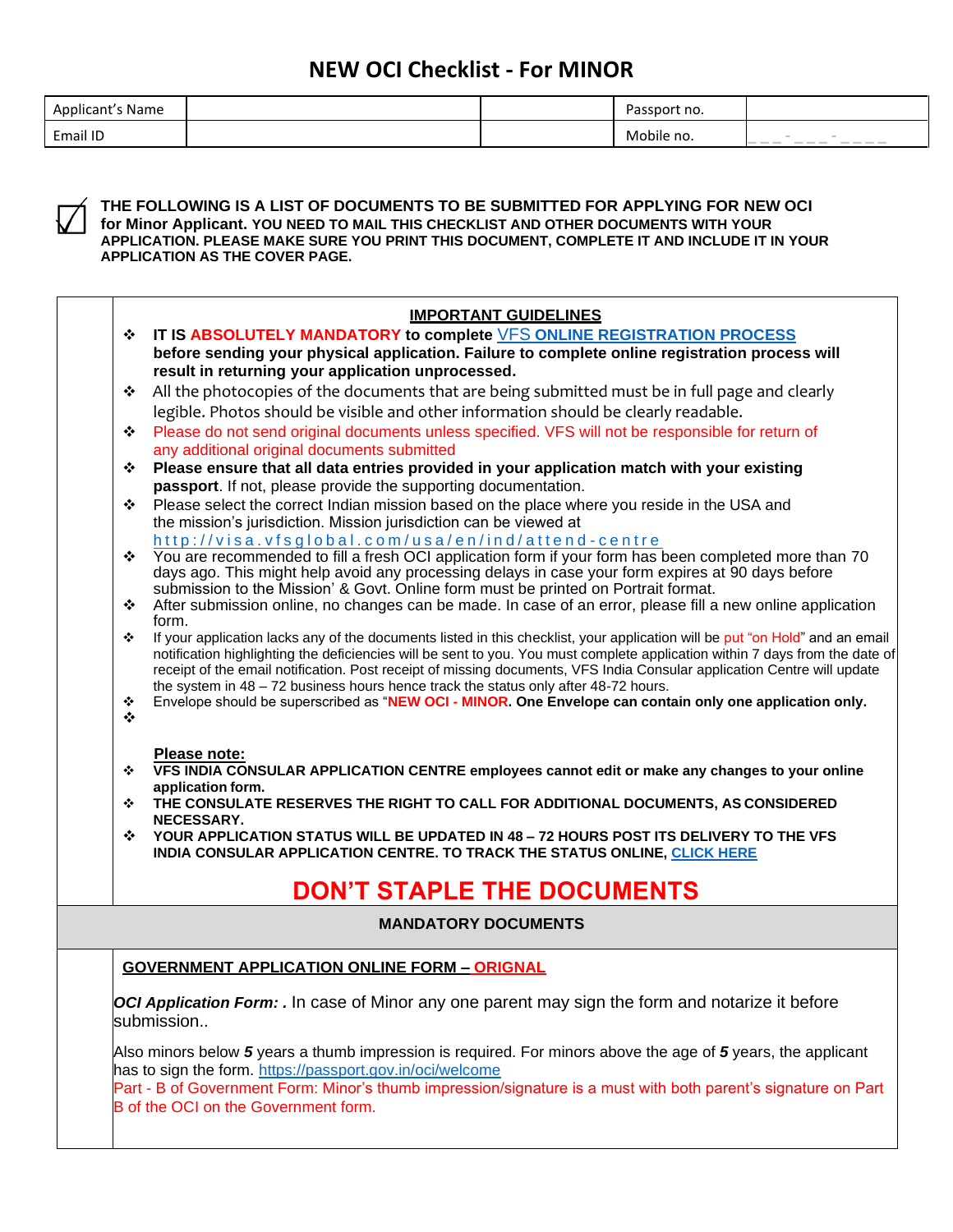| Applicant's Name |  | Passport no. |                                                                  |
|------------------|--|--------------|------------------------------------------------------------------|
| Email ID         |  | Mobile no.   | $\sim$<br>$\sim$<br>____<br>__<br>$\frac{1}{2}$<br>$\frac{1}{2}$ |

| Photograph                                                                                                                                                                                                                |
|---------------------------------------------------------------------------------------------------------------------------------------------------------------------------------------------------------------------------|
| Please provide 2 most recent passport size color photos (not older than 6 months) of the applicant (hard<br>copies).                                                                                                      |
| Photos must be 2-inch x 2-inch in size, in color, depicting front pose against a white/ plain light (pale)<br>$\bullet$<br>background with dark coloured dress on photographic paper.                                     |
| The physical photo must be affixed on the physical application form and the digital photo must be uploaded<br>$\bullet$<br>on Govt. form online. The physical and uploaded photograph must be identical                   |
| The digital signature must also be uploaded on the Govt. portal. Upload signature must match with the<br>$\bullet$<br>signature on the physical form.                                                                     |
| For detailed specification-please click here                                                                                                                                                                              |
| <b>PROOF OF ADDRESS - COPY</b><br>Proof of address must match with the present address as per application: (any ONE of the below documents)<br>State Issued ID OR                                                         |
| Driving license OR                                                                                                                                                                                                        |
| Utility Bill - Water (should be recent, no more than 3 months old) OR                                                                                                                                                     |
| Utility Bill - Gas (should be recent, no more than 3 months old) OR<br>Utility Bill - Electricity (should be recent, no more than 3 months old) OR                                                                        |
| Valid Lease Agreement OR                                                                                                                                                                                                  |
| Mortgage OR<br>Income Tax return OR                                                                                                                                                                                       |
| For College/University Students living on campus in University housing/dormitories, a letter from your institution                                                                                                        |
| on the institution letterhead explaining the exact address that you presently reside in will suffice.<br>Marriage Certificate in case the address in spouse's name, birth certificate of child in case of minor applicant |
| along with parent's address proof.                                                                                                                                                                                        |
| - In case of applicant residing with parents/children/ relatives, a notarized undertaking from them with one of the                                                                                                       |
| copies of address proof as indicated above.<br>-In case of applicant residing in a hotel or temporary lodging for a short period of time and does not have a --                                                           |
| permanent address proof, then can submit copy of notarized hotel bills as proof of residence.                                                                                                                             |
| -Please note – expired documents like lease/ driving license copies are not acceptable. Please provide alternate                                                                                                          |
| valid documents                                                                                                                                                                                                           |
| NOTE: DO NOT CUT YOUR DRIVER'S LICENCE COPY DOWN TO SMALLER SIZE Important: PO BOX number is NOT                                                                                                                          |
| ACCEPTABLE as valid Proof of address                                                                                                                                                                                      |
| NOTARIZED AND ORIGINAL NAME CHANGE AFFIDAVIT                                                                                                                                                                              |
| If there is a name variation or you name is completely changed then please submit name change affidavit duly                                                                                                              |
| notarized.                                                                                                                                                                                                                |
|                                                                                                                                                                                                                           |
| <b>SELF-ATTESTED PHOTOCOPY OF PASSPORT *</b>                                                                                                                                                                              |
| Information page that contains the picture and personal details of the holder of the Passport.<br>Endorsement/amendment pages.                                                                                            |
|                                                                                                                                                                                                                           |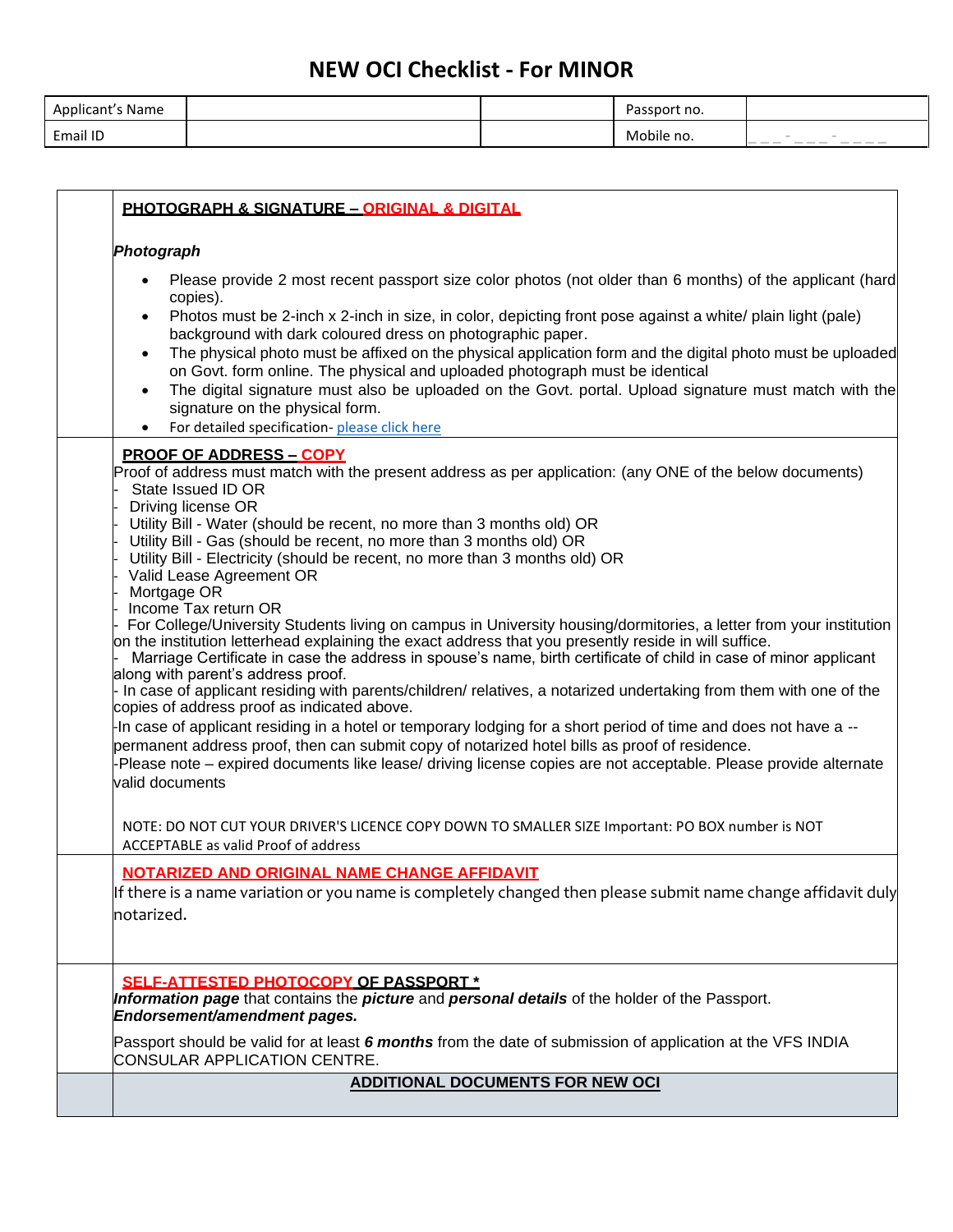| Applicant's Name |  | Passport no. |                                                         |
|------------------|--|--------------|---------------------------------------------------------|
| Email ID         |  | Mobile no.   | $- - - -$<br><b>STATES</b><br>---<br>-<br>$\frac{1}{2}$ |

|                                     | <b>PROOF OF RENUNCIATION - COPY</b><br>Proof of Renunciation of Indian Citizenship:                                                                                                                                                                                                                                                                                                                                                                                      |
|-------------------------------------|--------------------------------------------------------------------------------------------------------------------------------------------------------------------------------------------------------------------------------------------------------------------------------------------------------------------------------------------------------------------------------------------------------------------------------------------------------------------------|
|                                     | If you ever held an Indian Passport, it is MANDATORY to provide proof of the Renunciation of Indian<br>Citizenship along with your OCI application. One of the following MUST be produced as proof: -<br>❖ Canceled Indian Passport with a stamp stating the passport is canceled due to obtaining<br>US/Foreign citizenship OR                                                                                                                                          |
|                                     | ❖ Certificate of renunciation issued by the Embassy/Consulate of India OR<br>❖ Deemed surrender certificate issued by the Embassy/Consulate of India Both - Cancelled/<br>Surrendered Passport along with the copy of the Surrender/Renunciation Certificate would be<br>needed for Indian passports surrendered after May 31, 2010                                                                                                                                      |
| application.                        | If you do not have the proof of renunciation then please apply for renunciation before submitting the OCI                                                                                                                                                                                                                                                                                                                                                                |
|                                     | <b>PROOF OF INDIAN ORIGIN - COPY</b>                                                                                                                                                                                                                                                                                                                                                                                                                                     |
| $\bullet$                           | Copy of first three and last two pages of the last-held Indian passport of the applicant.                                                                                                                                                                                                                                                                                                                                                                                |
| $\bullet$                           | If an Indian passport is not available, any one of the following documents:                                                                                                                                                                                                                                                                                                                                                                                              |
| $\bullet$<br>$\bullet$<br>$\bullet$ | Certificate of Residence or Place of Birth from First Class Magistrate/District Magistrate;<br>Domicile Certificate issued by the competent authority; or<br>Nativity Certificate from the competent authority.                                                                                                                                                                                                                                                          |
|                                     | In case of non-availability of an Indian passport, the decision to accept or reject the above-mentioned<br>documents as proof of Indian citizenship made by the Embassy/Consulate will be final.                                                                                                                                                                                                                                                                         |
|                                     | If an applicant applies based on the Indian citizenship of his/her parents', the applicant should submit the<br>following documents:                                                                                                                                                                                                                                                                                                                                     |
| $\bullet$<br>$\bullet$<br>$\bullet$ | Applicant's birth certificate. The birth certificate should show the names of parents clearly; and<br>First three and last two pages of Indian passports of either parent; or Domicile certificate or nativity<br>certificate issued to either parent by the competent authority; or OCI Card of either parent together with<br>his/her Indian passport or other documents to prove his/her Indian origin.<br>Proof of current and previous nationality of both parents. |
|                                     | If an applicant applies based on the Indian citizenship of his/her grandparents, the applicant should<br>submit the following documents:                                                                                                                                                                                                                                                                                                                                 |
| $\bullet$                           | Applicant's birth certificate and his/her parents' birth certificates issued by the competent authority. If<br>the birth certificate is issued by a foreign authority, an apostilled birth certificate should be submitted.<br>The birth certificates should show the names of parents clearly; and                                                                                                                                                                      |
| $\bullet$                           | First three and last two pages of Indian passports of either grandparent; or Domicile certificate or<br>Nativity certificate issued to either grandparent by the competent authority; or OCI Card of either<br>grandparent together with his/her Indian passport or other documents to prove his/her Indian origin.<br>Proof of current and previous nationality of both parents and grandparents                                                                        |
|                                     | <b>NATURALISATION CERTIFICATE - COPY</b><br>- If you acquired US Nationality through Naturalization, a copy of your Naturalization Certificate is required.                                                                                                                                                                                                                                                                                                              |
|                                     | - If you do not have an Indian passport and are applying for OCI on the basis that the parents and/or<br>grandparents were Indian nationals - then PARENTS AND/OR GRANDPARENTS NATURALIZATION<br>CERTIFICATE IS NEEDED.                                                                                                                                                                                                                                                  |
|                                     | - If the applicant has more than one NATIONALITY after having INDIAN Citizenship, please provide all<br>NATURALIZATION CERTIFICATES or PROOF OF NATIONALITY from all countries where the applicant has                                                                                                                                                                                                                                                                   |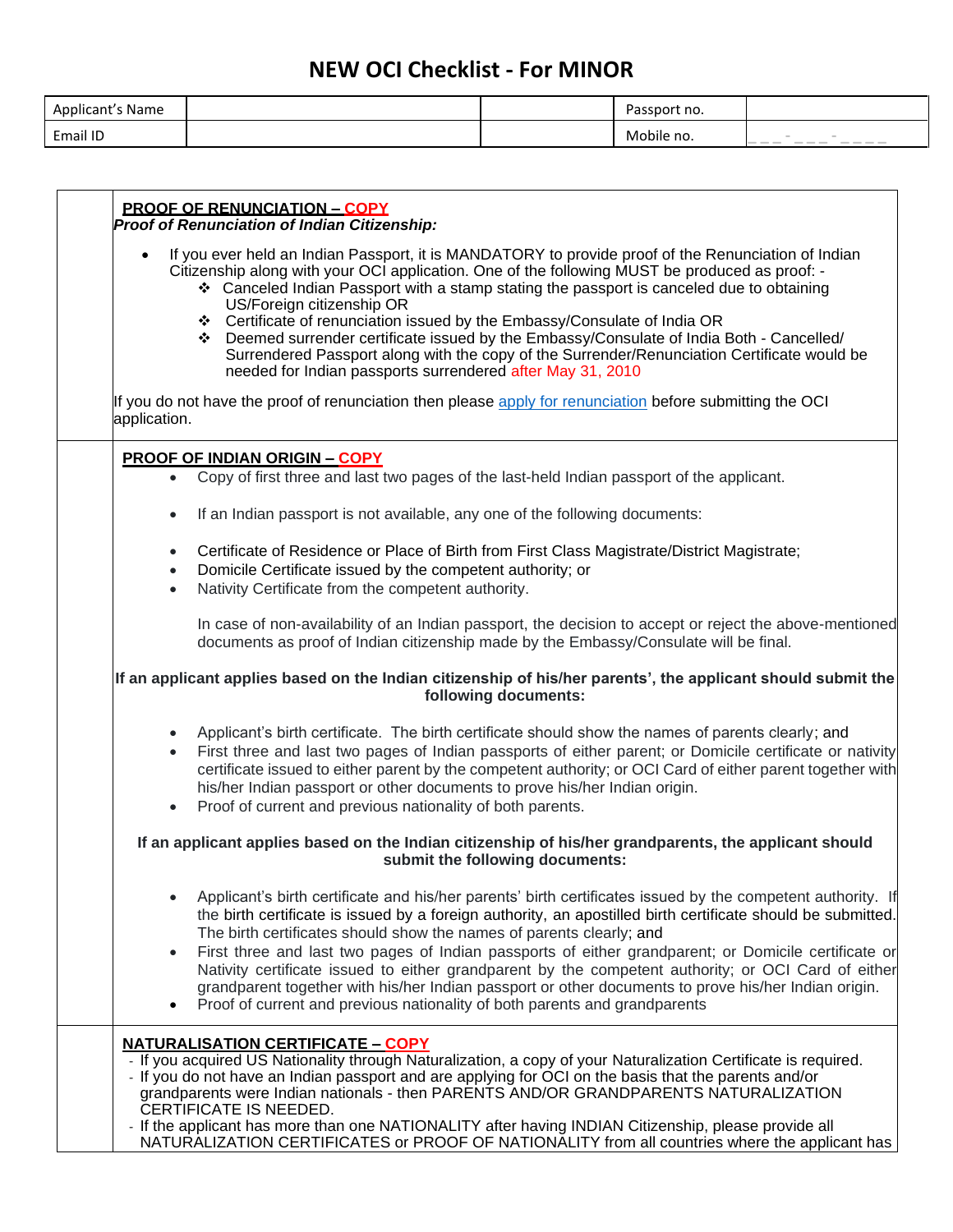| Applicant's Name |  | Passport no. |                                                                                                                                                                                                                                                                                                                                                                                                                                                                                                                                                                                                                          |
|------------------|--|--------------|--------------------------------------------------------------------------------------------------------------------------------------------------------------------------------------------------------------------------------------------------------------------------------------------------------------------------------------------------------------------------------------------------------------------------------------------------------------------------------------------------------------------------------------------------------------------------------------------------------------------------|
| Email ID         |  | Mobile no.   | $\hspace{0.1cm} -\hspace{0.1cm} -\hspace{0.1cm} -\hspace{0.1cm} -\hspace{0.1cm}$<br>$\frac{1}{2}$<br>$\frac{1}{2} \left( \frac{1}{2} \right) \left( \frac{1}{2} \right) \left( \frac{1}{2} \right) \left( \frac{1}{2} \right) \left( \frac{1}{2} \right) \left( \frac{1}{2} \right) \left( \frac{1}{2} \right) \left( \frac{1}{2} \right) \left( \frac{1}{2} \right) \left( \frac{1}{2} \right) \left( \frac{1}{2} \right) \left( \frac{1}{2} \right) \left( \frac{1}{2} \right) \left( \frac{1}{2} \right) \left( \frac{1}{2} \right) \left( \frac{1}{2} \right) \left( \frac$<br>---<br>$\frac{1}{2}$<br>$\frac{1}{2}$ |

| held citizenship.<br>- The US Naturalization Certificate should state "FORMER NATIONALITY" AS INDIA Certificates that state<br>'Country of Birth' as India CANNOT be accepted.<br>- If you gained naturalization through your parents and possess no separate naturalization certificate, then<br>copies of the parent's naturalization certificates and a Notarized statement signed by BOTH parents is<br>required, stating the circumstances in which their child received his/her naturalization status and why the child<br>does not possess his/her certificate. |
|------------------------------------------------------------------------------------------------------------------------------------------------------------------------------------------------------------------------------------------------------------------------------------------------------------------------------------------------------------------------------------------------------------------------------------------------------------------------------------------------------------------------------------------------------------------------|
| If a naturalization certificate is not available, then a Certified True Copy from the local USCIS office must be<br>provided.                                                                                                                                                                                                                                                                                                                                                                                                                                          |
| Additional information can be obtained from USCIS                                                                                                                                                                                                                                                                                                                                                                                                                                                                                                                      |
| https://www.uscis.gov/tools/how-do-i-customer-guides/how-do-i-guides-us-citizens/how-do-i-obtain-certified-<br>true-copies-certificate-naturalization                                                                                                                                                                                                                                                                                                                                                                                                                  |
| NATIVE ADDRESS DETAILS FROM THE COUNTRY OF NATIONALITY - COPY                                                                                                                                                                                                                                                                                                                                                                                                                                                                                                          |
| NON-US nationals residing in the USA on a valid visa should submit address proof of their home country. In absence of<br>address proof, a notarized statement must be provided                                                                                                                                                                                                                                                                                                                                                                                         |
| <b>PARENTS PASSPORT - COPY</b>                                                                                                                                                                                                                                                                                                                                                                                                                                                                                                                                         |
| In case of a Minor, parents are requested to provide a copy of parents' passport (first 2 and last 2 pages) & copy of<br>parent's valid Visa status in the USA (for Non-USA passport holders). In case of parents pending visa extension is under<br>process "Required recently expired Visa or I-797A Approval notice together with I-797C Receipt Notice for filing of a request<br>for extension before the expiry of Visa or I-797A                                                                                                                                |
| <b>PARENTAL AUTHORIZATION - NOTARIZED AND ORIGINAL</b>                                                                                                                                                                                                                                                                                                                                                                                                                                                                                                                 |
| In the case of Minor submit parental authorization. Click here to Download <b>BOTH PARENTS</b> must sign the<br>parental authorization form failing which the application cannot be processed                                                                                                                                                                                                                                                                                                                                                                          |
| <b>MARRIAGE CERTIFICATE OF PARENTS - COPY</b>                                                                                                                                                                                                                                                                                                                                                                                                                                                                                                                          |
| Marriage certificate of parents /grandparents required (only if OCI is applied on basis of Indian origin parents/<br>Grandparents. If no marriage certificate is available, reasons for same to be indicated)                                                                                                                                                                                                                                                                                                                                                          |
| <b>LANDING PAPERS - COPY (for Canadian Citizens)</b>                                                                                                                                                                                                                                                                                                                                                                                                                                                                                                                   |
| <b>BIRTH CERTIFICATE - COPY</b>                                                                                                                                                                                                                                                                                                                                                                                                                                                                                                                                        |
| It must reflect (i) Names of parents; (ii) Date of Birth; and (iii) Nationality. Note: Birth certificate issues by Hospitals<br>are not accepted.                                                                                                                                                                                                                                                                                                                                                                                                                      |
| <b>FEE PAYMENTS &amp; COURIERS</b>                                                                                                                                                                                                                                                                                                                                                                                                                                                                                                                                     |
| Complete the process online on VFS INDIA CONSULAR APPLICATION CENTRE's website to send your application and<br>requisite documents. Don't forget to enclose the Application confirmation receipt and enclose the acceptable pre-paid label, if<br>you opt to use your own courier labels. Both Pre-paid labels or VFS offered courier label return address must match with the<br>address proof submitted and mentioned on the application form.                                                                                                                       |
| To complete the questionnaire & create a profile: Click here to proceed                                                                                                                                                                                                                                                                                                                                                                                                                                                                                                |
| If paying by Money order or Banker's check then it should be made in favor of "VFS Services (USA) Inc. PERSONAL<br><b>CHECKS ARE NOT ACCEPTABLE</b>                                                                                                                                                                                                                                                                                                                                                                                                                    |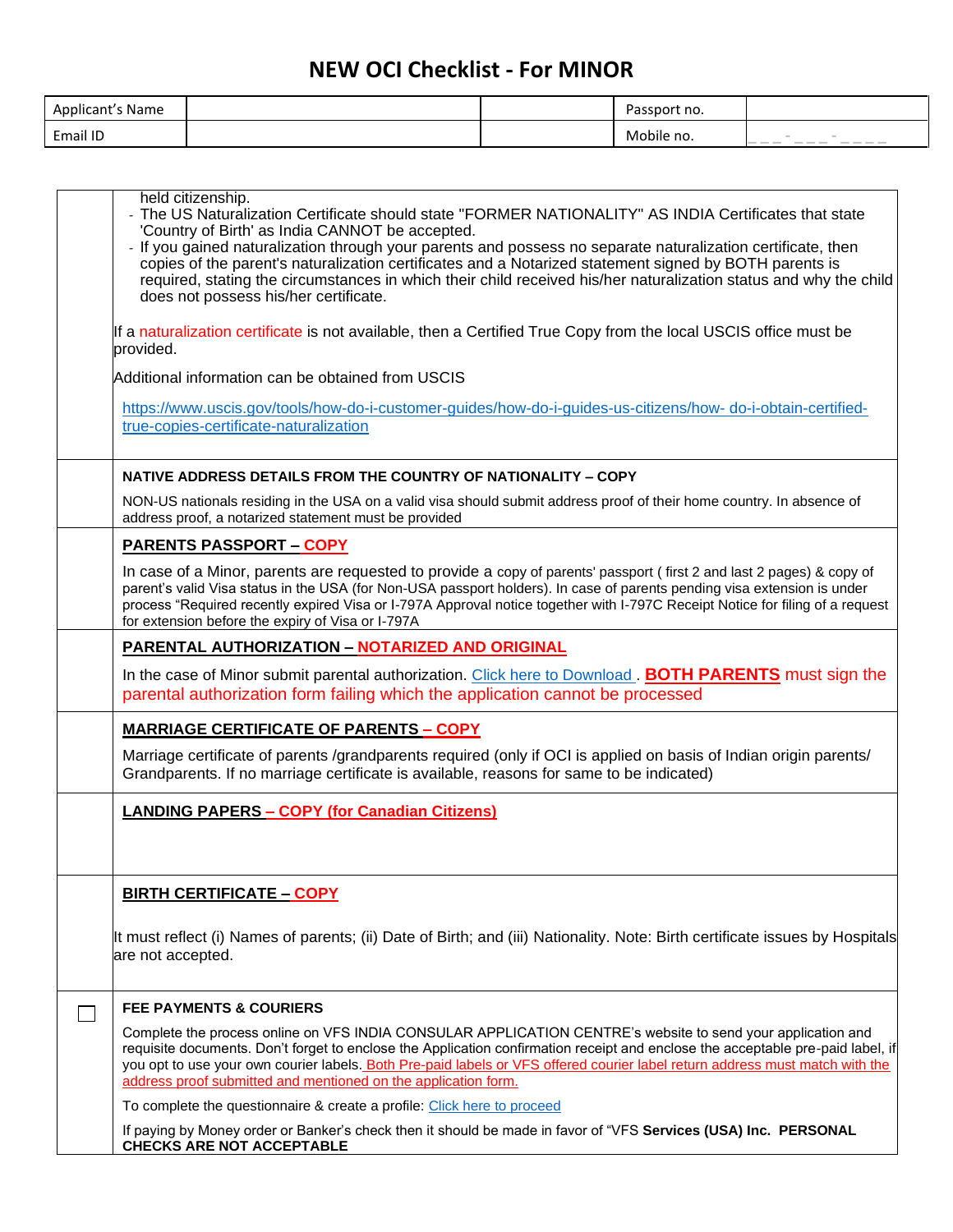| Applicant's Name |  | Passport no. |                                                                                                                                                                                                                                                                                                                                                                                                                                                                                                                                                                                                   |
|------------------|--|--------------|---------------------------------------------------------------------------------------------------------------------------------------------------------------------------------------------------------------------------------------------------------------------------------------------------------------------------------------------------------------------------------------------------------------------------------------------------------------------------------------------------------------------------------------------------------------------------------------------------|
| Email ID         |  | Mobile no.   | <b>COLOR</b><br><b>STATE</b><br>$\qquad \qquad \overline{\qquad \qquad }$<br>$\frac{1}{2} \left( \frac{1}{2} \right) \left( \frac{1}{2} \right) \left( \frac{1}{2} \right) \left( \frac{1}{2} \right) \left( \frac{1}{2} \right) \left( \frac{1}{2} \right) \left( \frac{1}{2} \right) \left( \frac{1}{2} \right) \left( \frac{1}{2} \right) \left( \frac{1}{2} \right) \left( \frac{1}{2} \right) \left( \frac{1}{2} \right) \left( \frac{1}{2} \right) \left( \frac{1}{2} \right) \left( \frac{1}{2} \right) \left( \frac{1}{2} \right) \left( \frac$<br>$-$<br>$\overline{\phantom{a}}$<br>--- |

#### **CHECKLIST**

1 Checklist (original) to be printed and enclosed with your application

#### **(Signature of the Applicant)**

#### *PHOTO / SIGANTURE AND DOCUMENT UPLOAD REQUIREMENTS ON GOVT. PORTAL*

|                                                                                                                                                                                                                   | <b>Applicant's Photo</b>                    | The height and width of the Applicant Photo must be equal.                                                                                                                                                               |
|-------------------------------------------------------------------------------------------------------------------------------------------------------------------------------------------------------------------|---------------------------------------------|--------------------------------------------------------------------------------------------------------------------------------------------------------------------------------------------------------------------------|
|                                                                                                                                                                                                                   | The images must be in jpeg or jpg format,   | The <b>minimum</b> dimensions are 360 pixels (width) x 360 pixels (height) The                                                                                                                                           |
|                                                                                                                                                                                                                   | with max size 30kb                          | maximum dimensions are 900 pixels (width) x 900 pixels (height)                                                                                                                                                          |
|                                                                                                                                                                                                                   | <b>Applicant's Signature</b>                | The height and width of the Signature Photo must have aspect ratio 3:1                                                                                                                                                   |
|                                                                                                                                                                                                                   | The images must be in jpeg or jpg format,   | The <b>minimum</b> dimensions are $360$ pixels (width) $x$ 120 pixels (height) The                                                                                                                                       |
|                                                                                                                                                                                                                   | with max size 30kb                          | maximum dimensions are 900 pixels (width) x 300 pixels (height)                                                                                                                                                          |
|                                                                                                                                                                                                                   |                                             | "Paint" software can be used to resize the photos                                                                                                                                                                        |
|                                                                                                                                                                                                                   | Documents                                   | Max file size allowed for a document file is 500 kb                                                                                                                                                                      |
| Document-Upload Section of Online OCI-<br>Registration has 7 categories.                                                                                                                                          |                                             | Please scan the documents in a single file for each category as<br>mentioned below for uploading.                                                                                                                        |
|                                                                                                                                                                                                                   |                                             | The degrament file should be in PDF format                                                                                                                                                                               |
|                                                                                                                                                                                                                   |                                             | The An A-4 size page document Colour scanned at 100 DPI (Dots                                                                                                                                                            |
|                                                                                                                                                                                                                   |                                             | per inch resolution) will generate of file of between 200-250 kb.                                                                                                                                                        |
| application unprocessed.                                                                                                                                                                                          |                                             | It is mandatory to upload all the requisite documents on the Govt. Portal. Failure to comply with this<br>requirement will make your application ineligible. VFS India Consular application Centre will then return your |
| <b>Categories</b>                                                                                                                                                                                                 | For Minors/Newborn                          |                                                                                                                                                                                                                          |
| <b>Current Passport</b>                                                                                                                                                                                           | Current passport copy and Birth Certificate |                                                                                                                                                                                                                          |
|                                                                                                                                                                                                                   | Copies of Valid US Visas of both parents    |                                                                                                                                                                                                                          |
| <b>Indian Origin</b><br>Proof                                                                                                                                                                                     |                                             | Copy of cancelled Indian passport and renunciation certificate [If applicable]                                                                                                                                           |
| If applicant born outside India and never had any Indian passport, upload first and last page of<br>both parent's surrendered Indian passports showing the<br>'Cancelled on acquiring foreign citizenship' stamp. |                                             |                                                                                                                                                                                                                          |